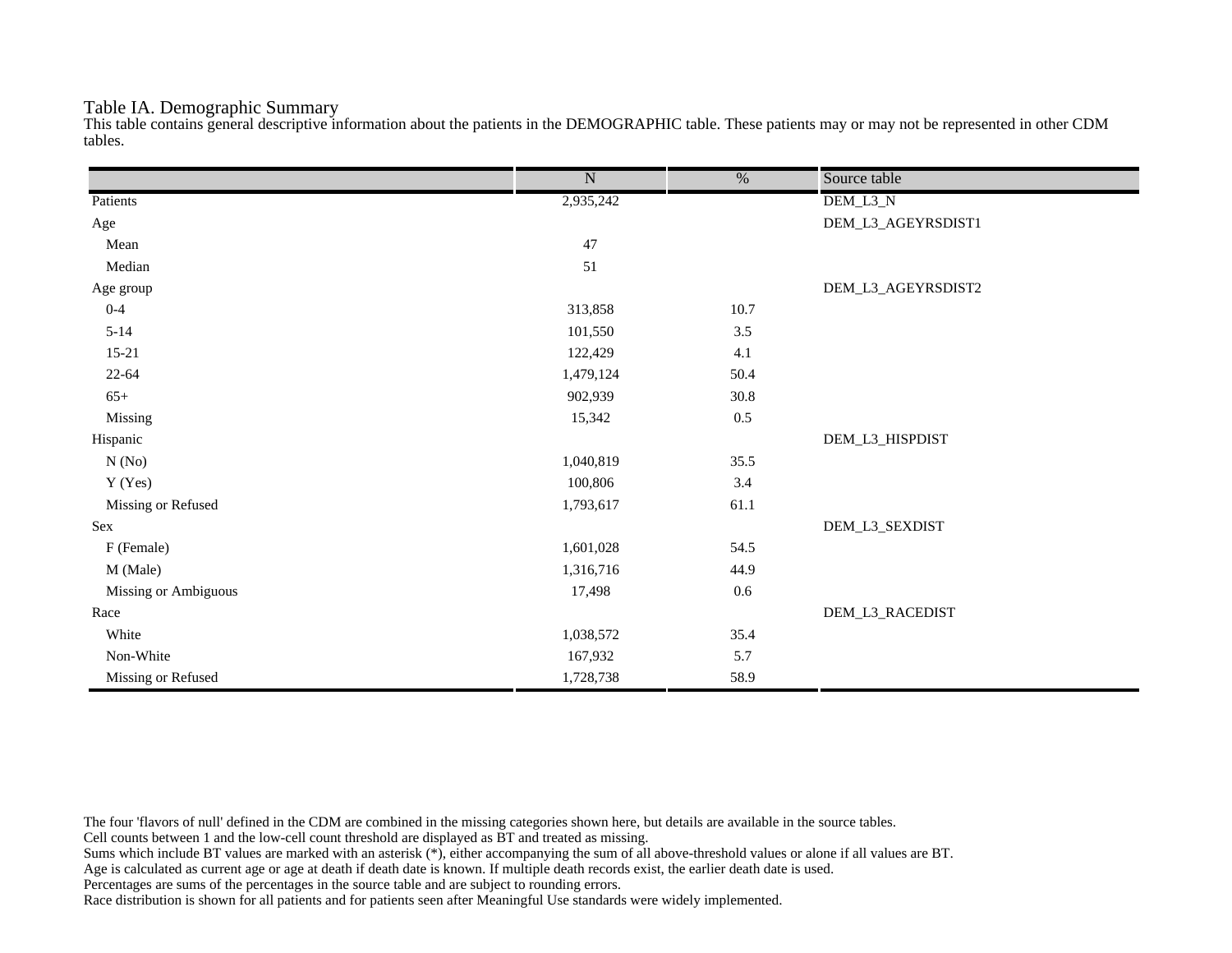## Table IA. Demographic Summary (continued)

This table contains general descriptive information about the patients in the DEMOGRAPHIC table. These patients may or may not be represented in other CDM tables.

|                                                                                                                                                                   | $\mathbf N$      | $\%$  | Source table      |
|-------------------------------------------------------------------------------------------------------------------------------------------------------------------|------------------|-------|-------------------|
|                                                                                                                                                                   |                  |       |                   |
| Race among patients with at least 1 encounter after December 2011                                                                                                 |                  |       | XTBL_L3_RACE_ENC  |
| White                                                                                                                                                             | 775,015          | 59.3  |                   |
| Non-White                                                                                                                                                         | 140,795          | 10.8  |                   |
| Missing or Refused                                                                                                                                                | 391,593          | 30.0  |                   |
| Gender Identity                                                                                                                                                   |                  |       | DEM_L3_GENDERDIST |
| GQ (Genderqueer/Non-Binary)                                                                                                                                       | $\overline{0}$   | 0.0   |                   |
| M (Man)                                                                                                                                                           | $\theta$         | 0.0   |                   |
| W (Woman)                                                                                                                                                         | $\boldsymbol{0}$ | 0.0   |                   |
| MU (Multiple gender categories), SE (Something else),<br>TF (Transgender female/Trans woman/Male-to-female),<br>or TM (Transgender male/Trans man/Female-to-male) | $\mathbf{0}$     | 0.0   |                   |
| Missing or Refused                                                                                                                                                | 2,935,242        | 100.0 |                   |
| <b>Sexual Orientation</b>                                                                                                                                         |                  |       | DEM_L3_ORIENTDIST |
| <b>Bisexual</b>                                                                                                                                                   | $\mathbf{0}$     | 0.0   |                   |
| Gay                                                                                                                                                               | $\overline{0}$   | 0.0   |                   |
| Lesbian                                                                                                                                                           | $\overline{0}$   | 0.0   |                   |
| Queer                                                                                                                                                             | $\overline{0}$   | 0.0   |                   |
| Straight                                                                                                                                                          | $\theta$         | 0.0   |                   |
| AS (Asexual), MU (Multiple sexual orientations),<br>SE (Something else), QS (Questioning)                                                                         | $\mathbf{0}$     | 0.0   |                   |
| Missing or Refused                                                                                                                                                | 2,935,242        | 100.0 |                   |

The four 'flavors of null' defined in the CDM are combined in the missing categories shown here, but details are available in the source tables.

Cell counts between 1 and the low-cell count threshold are displayed as BT and treated as missing.

Sums which include BT values are marked with an asterisk (\*), either accompanying the sum of all above-threshold values or alone if all values are BT.

Age is calculated as current age or age at death if death date is known. If multiple death records exist, the earlier death date is used.

Percentages are sums of the percentages in the source table and are subject to rounding errors.

Race distribution is shown for all patients and for patients seen after Meaningful Use standards were widely implemented.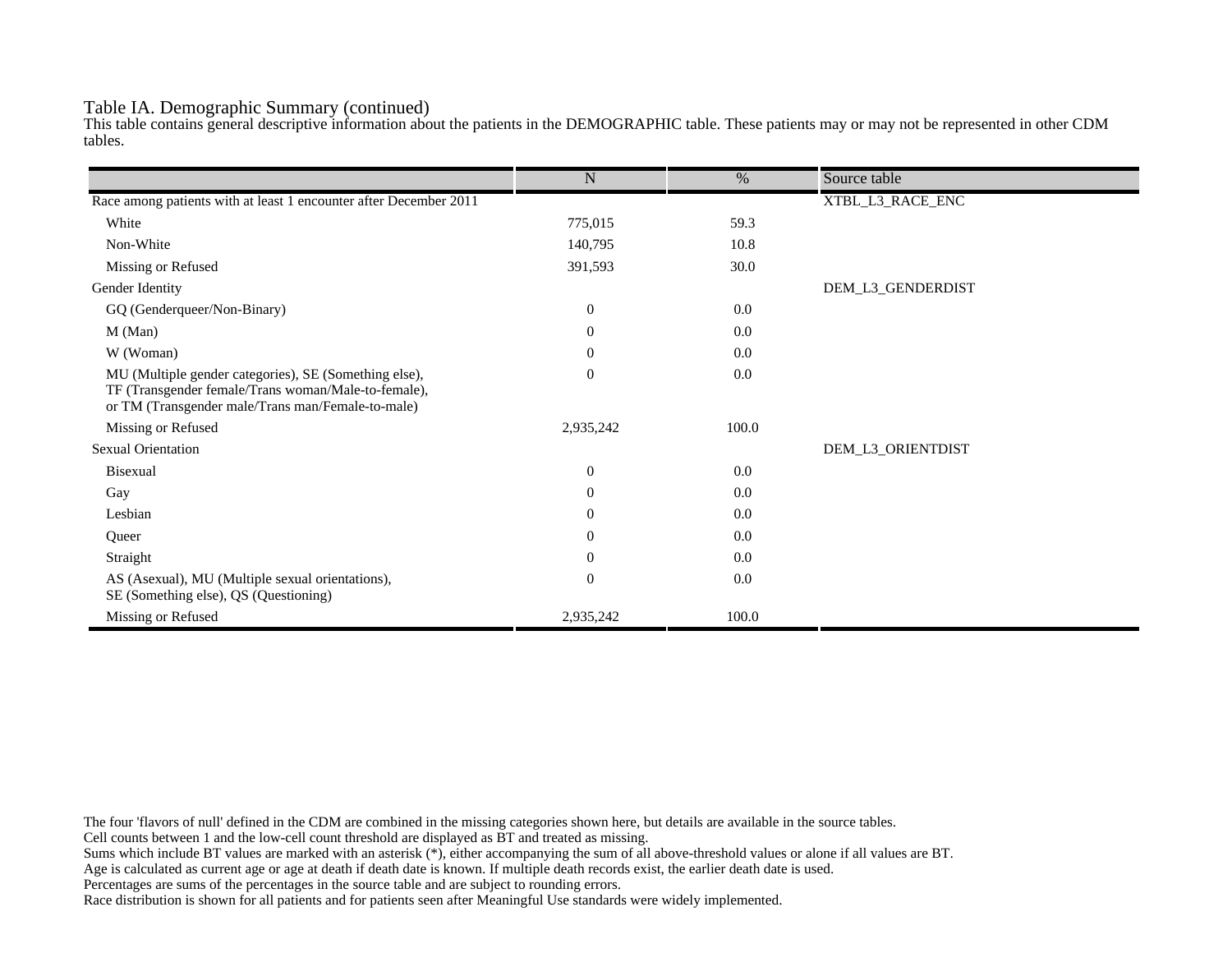# Table IB. Potential Pools of Patients

This table illustrates the number of patients meeting different inclusion criteria and supports Data Check 3.04 (less than 50% of patients with encounters have DIAGNOSIS records) and Data Check 3.05 (less than 50% of patients with encounters have PROCEDURES records). Data check exceptions are highlighted in red and must be corrected.

| Metric                                                                                                                                          | <b>Metric Description</b>                                                                                                                                    | Result  | Source table                 |
|-------------------------------------------------------------------------------------------------------------------------------------------------|--------------------------------------------------------------------------------------------------------------------------------------------------------------|---------|------------------------------|
| Potential pool of patients for observational studies                                                                                            | Number of unique patients with at least 1 ED, EI, IP, OS, TH, or AV encounter<br>within the past 5 years                                                     | 650,530 | ENC_L3_DASH2                 |
| Potential pool of patients for trials                                                                                                           | Number of unique patients with at least 1 ED, EI, IP, OS, TH, or AV encounter<br>within the past 1 year                                                      | 322,386 | ENC L3 DASH2                 |
| Potential pool of patients for studies requiring data<br>on diagnoses, vital measures and (a) medications<br>or (b) medications and lab results | Number of unique patients with at least 1 encounter and DIAGNOSIS and<br>VITAL records within the past 5 years                                               | 617,647 | XTBL L3 DASH1                |
|                                                                                                                                                 | Number of unique patients with at least 1 encounter and DIAGNOSIS, VITAL,<br>and PRESCRIBING or DISPENSING records within the past 5 years                   | 594,318 | XTBL L3 DASH2                |
|                                                                                                                                                 | Number of unique patients with at least 1 encounter and DIAGNOSIS, VITAL,<br>PRESCRIBING or DISPENSING, and LAB RESULT CM records within the<br>past 5 years | 405,423 | XTBL L3 DASH3                |
| Patients with diagnosis data                                                                                                                    | Percentage of patients with encounters who have at least 1 diagnosis                                                                                         | 77%     | $ENC$ $L3$ $N$ ;<br>DIA L3 N |
| Patients with procedure data                                                                                                                    | Percentage of patients with encounters who have at least 1 procedure                                                                                         | 72%     | $ENC_L3_N;$<br>PRO_L3_N      |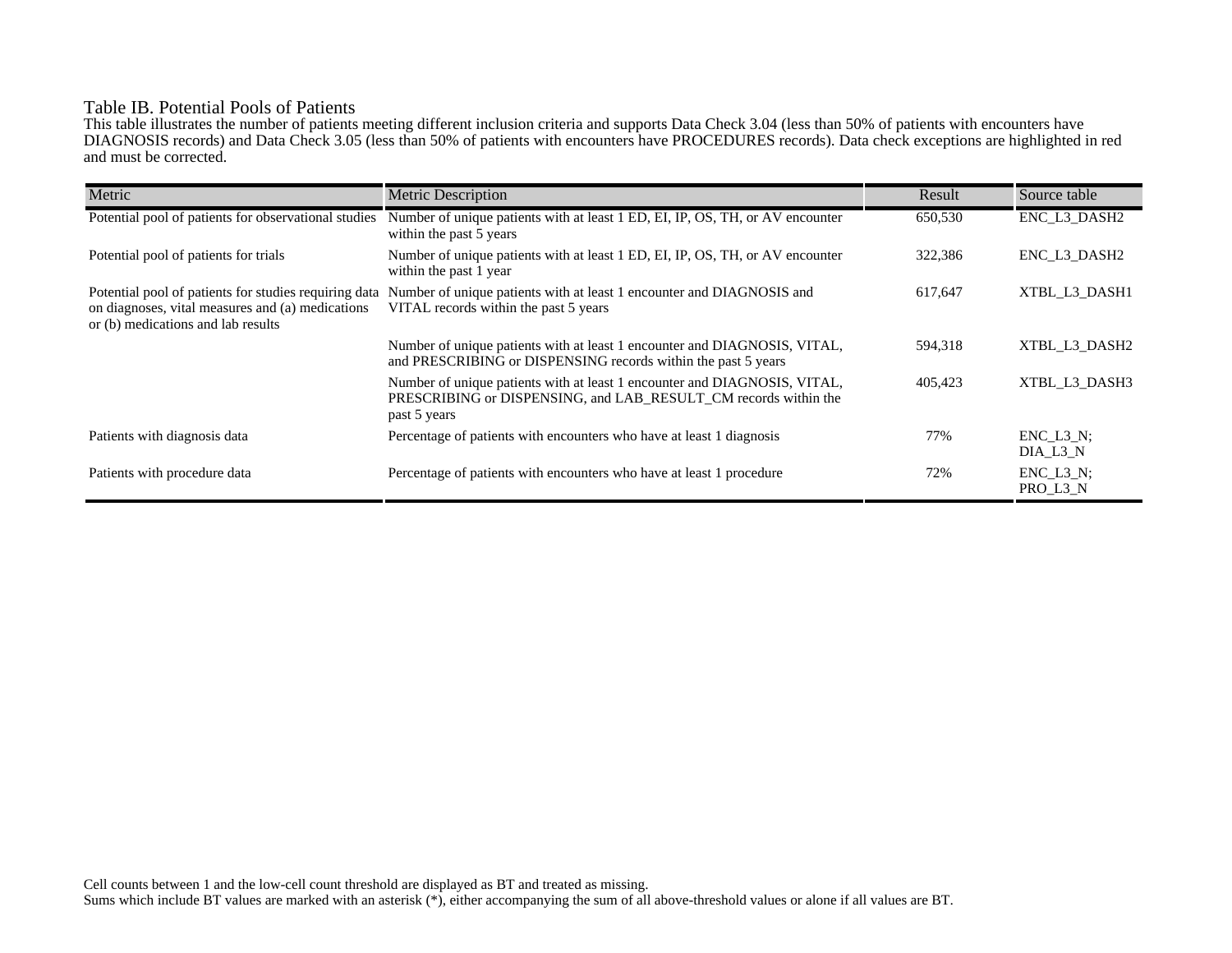# Table IC. Height, Weight, and Body Mass Index

This table contains descriptive statistics and frequencies of VITAL measurements.

|                                    | Result    | $\%$ | Source table   |
|------------------------------------|-----------|------|----------------|
| Height measurements                |           |      | VIT_L3_HT_DIST |
| Records                            | 7,829,027 |      |                |
| Height (inches), mean              | 65        |      |                |
| Height (inches), median            | 66        |      |                |
| Weight measurements                |           |      | VIT_L3_WT_DIST |
| Records                            | 8,489,899 |      |                |
| Weight (lbs.), mean                | 177       |      |                |
| Weight (lbs.), median              | 176       |      |                |
| Body Mass Index (BMI) measurements |           |      | VIT_L3_BMI     |
| Records                            | 8,264,222 |      |                |
| $BMI \leq 25$                      | 2,921,088 | 35.3 |                |
| <b>BMI 26-30</b>                   | 2,354,469 | 28.5 |                |
| $BMI > = 31$                       | 2,988,665 | 36.2 |                |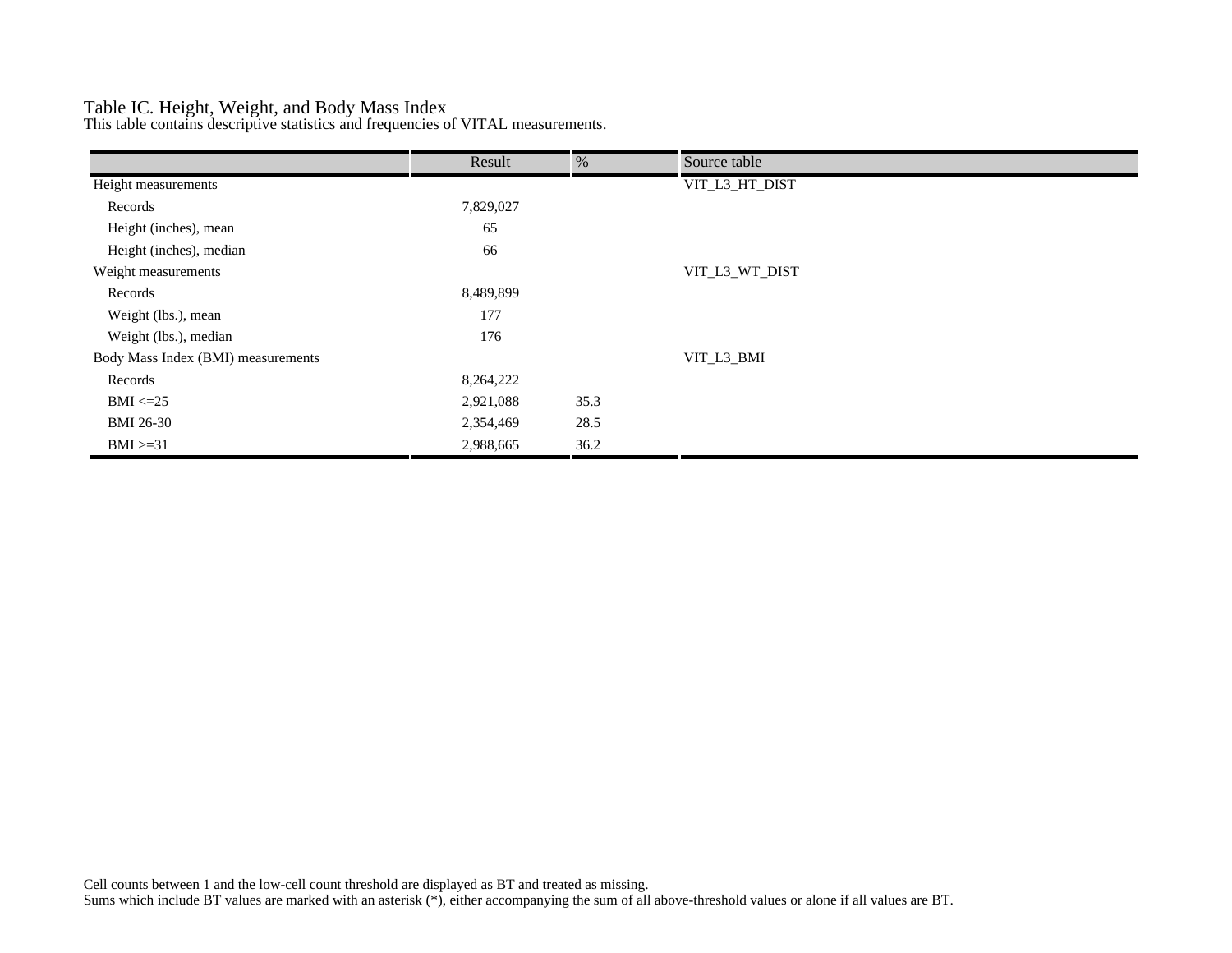#### Table 1D. Records, Refresh Dates, Patients, Encounters, and Date Ranges by Table

This table displays record counts and refresh dates for all populated tables, and summary counts and date ranges for the characterized data. The characterized data may be a subset of all data for all tables except for DEMOGRAPHIC, DEATH\_CAUSE, HASH\_TOKEN, LAB\_HISTORY, LDS\_ADDRESS\_HISTORY, and PROVIDER. Differences are due to the lookback date restriction and/or the exclusion of LOINC codes that may contain PII from the OBS\_CLIN, OBS\_GEN, LAB\_RESULT\_CM and PRO\_CM tables. These data support Data Check 1.18 (table refresh dates are not documented). Data check exceptions are highlighted in red and must be corrected.

|                    |             | All Data        | <b>Characterized Data</b> |           | <b>Characterized Data Range</b> |                                 |                   |                    |                                            |
|--------------------|-------------|-----------------|---------------------------|-----------|---------------------------------|---------------------------------|-------------------|--------------------|--------------------------------------------|
| Table              | Records     | Refresh<br>Date | Records                   | Patients  | Encounters                      | Field name                      | 5th<br>Percentile | 95th<br>Percentile | <b>Source Tables</b>                       |
| <b>DEMOGRAPHIC</b> | 2,935,242   | 11JAN2022       | 2,935,242                 | 2,935,242 | ---                             | <b>BIRTH_DATE</b>               | 1930_Jul          | 2022_Jan           | XTBL_L3_REFRESH_<br>DATE;<br>XTBL L3 DATES |
| <b>ENROLLMENT</b>  | 522,538     | 11JAN2022       | 522,538                   | 522,538   | $---$                           | ENR_START_<br>DATE <sup>^</sup> | 2010_Feb          | $2021$ Apr         | XTBL_L3_REFRESH_<br>DATE:<br>XTBL_L3_DATES |
| <b>ENCOUNTER</b>   | 56,832,510  | 11JAN2022       | 53,975,261                | 1,307,403 | 53,975,261                      | <b>ADMIT DATE</b>               | 2013_May          | 2021 Sep           | XTBL_L3_REFRESH_<br>DATE:<br>XTBL_L3_DATES |
| <b>DIAGNOSIS</b>   | 106,994,002 | 11JAN2022       | 100,809,195               | 1,003,797 | 17,836,022                      | <b>ADMIT_DATE</b>               | 2013_Apr          | 2021_Aug           | XTBL_L3_REFRESH_<br>DATE:<br>XTBL_L3_DATES |
| <b>PROCEDURES</b>  | 70,606,462  | 11JAN2022       | 68,190,930                | 936,591   | 12,108,555                      | <b>ADMIT DATE</b>               | 2013_Oct          | 2021 Jul           | XTBL L3 REFRESH<br>DATE:<br>XTBL_L3_DATES  |
| <b>DEATH</b>       | 392,296     | 11JAN2022       | 392,296                   | 312,688   | $---$                           | <b>DEATH DATE</b>               | 2012_Jul          | 2100 Dec           | XTBL_L3_REFRESH_<br>DATE:<br>XTBL_L3_DATES |
| <b>VITAL</b>       | 51,397,888  | 11JAN2022       | 46,536,431                | 870,773   | 11,623,335                      | <b>MEASURE DATE</b>             | 2012_Oct          | $2021$ _Jul        | XTBL_L3_REFRESH_<br>DATE:<br>XTBL L3 DATES |
| LAB_RESULT_CM      | 363,903,167 | 11JAN2022       | 326,433,336               | 625,107   | 5,141,332                       | <b>RESULT_DATE</b>              | 2012_Oct          | $2021$ _Jul        | XTBL_L3_REFRESH_<br>DATE;<br>XTBL_L3_DATES |
| <b>PRESCRIBING</b> | 62,956,257  | 11JAN2022       | 56,878,206                | 847,235   | 11,546,104                      | RX ORDER DATE                   | 2012 Nov          | 2021_Aug           | XTBL_L3_REFRESH_<br>DATE:<br>XTBL_L3_DATES |

^The lookback date for ENROLLMENT considers either ENR\_START\_DATE or ENR\_END\_DATE, but only ENR\_START\_DATE is displayed here. Descriptive statistics for ENR\_END\_DATE are available in the XTBL\_L3\_DATES dataset.

The source for the total number of records is the DATAMART\_ALL table.

Cell counts between 1 and the low-cell count threshold are displayed as BT and treated as missing.

Records are the sum of ALL\_N and NULL\_N for the field which is the primary key for the table. Patients are the sum of DISTINCT\_N and NULL\_N for the PATID field. Encounters are the sum of DISTINCT\_N and NULL\_N for the ENCOUNTERID field.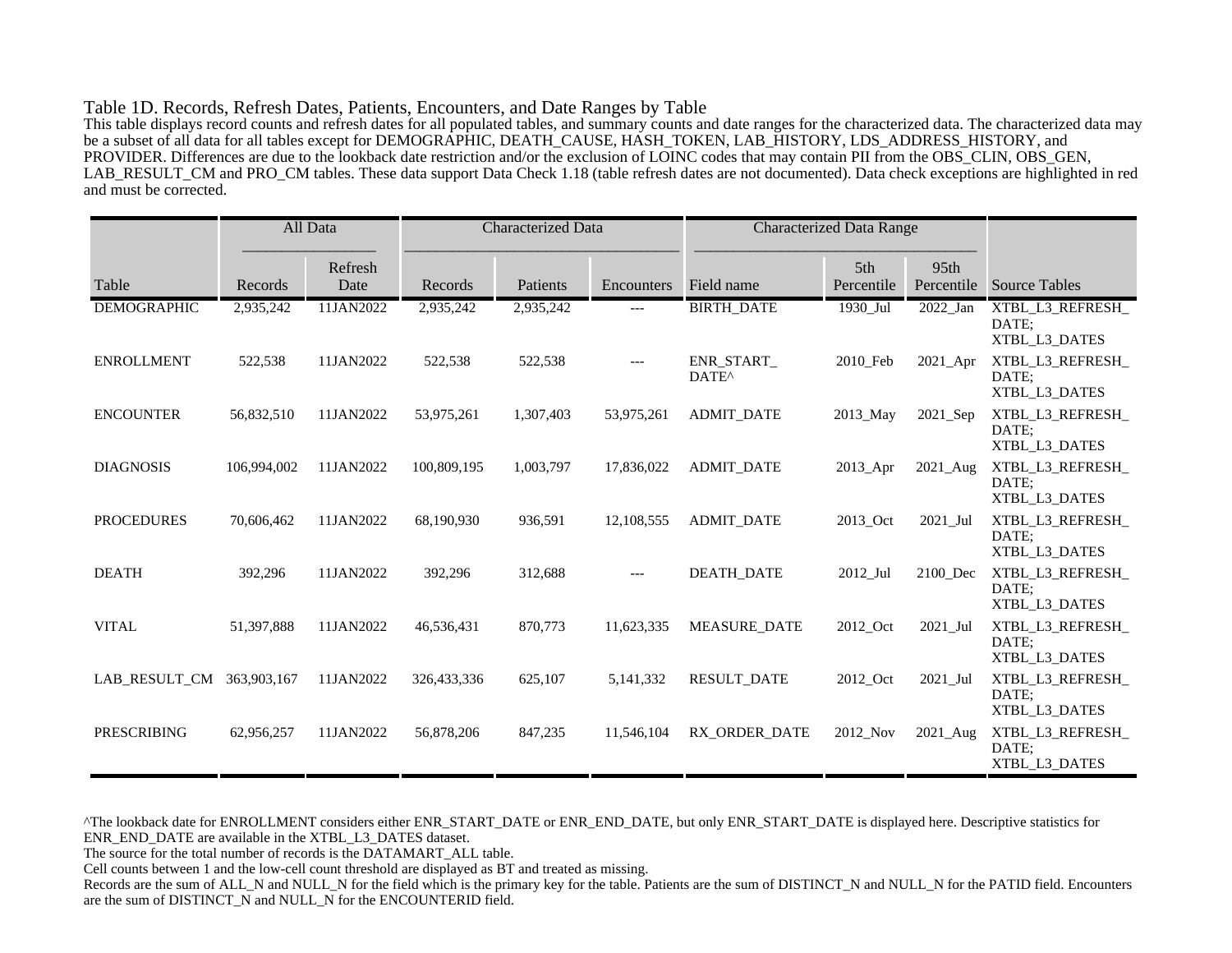Table 1D. Records, Refresh Dates, Patients, Encounters, and Date Ranges by Table (continued - page 2 of 3) This table displays record counts and refresh dates for all populated tables, and summary counts and date ranges for the characterized data. The characterized data may be a subset of all data for all tables except for DEMOGRAPHIC, DEATH\_CAUSE, HASH\_TOKEN, LAB\_HISTORY, LDS\_ADDRESS\_HISTORY, and PROVIDER. Differences are due to the lookback date restriction and/or the exclusion of LOINC codes that may contain PII from the OBS\_CLIN, OBS\_GEN, LAB\_RESULT\_CM and PRO\_CM tables. These data support Data Check 1.18 (table refresh dates are not documented). Data check exceptions are highlighted in red and must be corrected.

|                   |             | All Data        | Characterized Data |          |            | <b>Characterized Data Range</b> |                   |                                |                                            |
|-------------------|-------------|-----------------|--------------------|----------|------------|---------------------------------|-------------------|--------------------------------|--------------------------------------------|
| Table             | Records     | Refresh<br>Date | Records            | Patients | Encounters | Field name                      | 5th<br>Percentile | 95 <sub>th</sub><br>Percentile | <b>Source Tables</b>                       |
| <b>DISPENSING</b> | 55,258,550  | 11JAN2022       | 55,258,550         | 660,221  | $---$      | <b>DISPENSE DATE</b>            | $2014$ _Jan       | $2021$ Jun                     | XTBL_L3_REFRESH_<br>DATE:<br>XTBL_L3_DATES |
| <b>CONDITION</b>  | 39,668,311  | 11JAN2022       | 36,642,679         | 954,247  | 7,609,432  | <b>REPORT DATE</b>              | 2012 Dec          | $2021$ Sep                     | XTBL L3 REFRESH<br>DATE:<br>XTBL L3 DATES  |
| <b>PROVIDER</b>   | 219,826     | 11JAN2022       | 219,826            |          |            |                                 |                   | ---                            | XTBL L3 REFRESH<br><b>DATE</b>             |
| <b>MED_ADMIN</b>  | 94,211,428  | 11JAN2022       | 82,969,419         | 499,288  | 2,852,477  | MEDADMIN_<br>START_DATE         | 2012_Oct          | $2021$ _Jul                    | XTBL_L3_REFRESH_<br>DATE:<br>XTBL L3 DATES |
| <b>OBS_CLIN</b>   | 462,580,992 | 11JAN2022       | 418,827,879        | 870,773  | 11,623,335 | OBSCLIN_START_<br><b>DATE</b>   | 2012_Oct          | 2021_Jul                       | XTBL_L3_REFRESH_<br>DATE:<br>XTBL L3 DATES |
| OBS_GEN           | 28,499,318  | 11JAN2022       | 12,484,821         | 112,688  | 103,958    | OBSGEN_START_<br><b>DATE</b>    | $2012$ _Jul       | 2020_Feb                       | XTBL_L3_REFRESH_<br>DATE:<br>XTBL_L3_DATES |
| PCORNET_TRIAL     | 2,231       | 11JAN2022       | 2,231              | 2,104    |            |                                 |                   | ---                            | XTBL_L3_REFRESH_<br>DATE                   |

^The lookback date for ENROLLMENT considers either ENR\_START\_DATE or ENR\_END\_DATE, but only ENR\_START\_DATE is displayed here. Descriptive statistics for ENR\_END\_DATE are available in the XTBL\_L3\_DATES dataset. The source for the total number of records is the DATAMART\_ALL table. Cell counts between 1 and the low-cell count threshold are displayed as BT and treated as missing. Records are the sum of ALL\_N and NULL\_N for the field which is the primary key for the table. Patients are the sum of DISTINCT\_N and NULL\_N for the PATID field. Encounters are the sum of DISTINCT\_N and NULL\_N for the ENCOUNTERID field.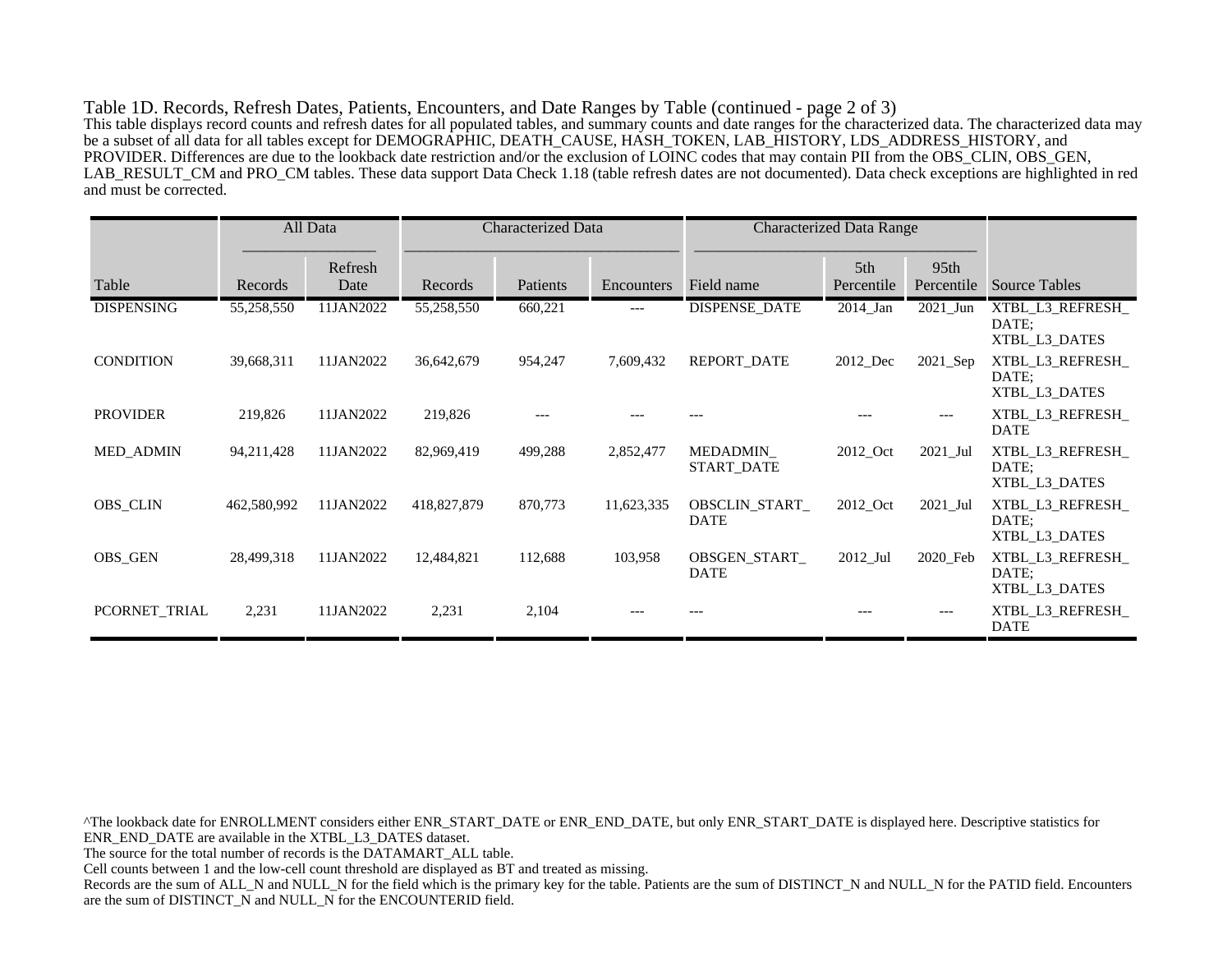Table 1D. Records, Refresh Dates, Patients, Encounters, and Date Ranges by Table (continued - page 3 of 3) This table displays record counts and refresh dates for all populated tables, and summary counts and date ranges for the characterized data. The characterized data may be a subset of all data for all tables except for DEMOGRAPHIC, DEATH\_CAUSE, HASH\_TOKEN, LAB\_HISTORY, LDS\_ADDRESS\_HISTORY, and PROVIDER. Differences are due to the lookback date restriction and/or the exclusion of LOINC codes that may contain PII from the OBS\_CLIN, OBS\_GEN, LAB\_RESULT\_CM and PRO\_CM tables. These data support Data Check 1.18 (table refresh dates are not documented). Data check exceptions are highlighted in red and must be corrected.

|                               |           | All Data        |           | Characterized Data |                   | <b>Characterized Data Range</b> |                               |                                |                                |
|-------------------------------|-----------|-----------------|-----------|--------------------|-------------------|---------------------------------|-------------------------------|--------------------------------|--------------------------------|
| Table                         | Records   | Refresh<br>Date | Records   | Patients           | <b>Encounters</b> | Field name                      | 5 <sup>th</sup><br>Percentile | 95 <sub>th</sub><br>Percentile | <b>Source Tables</b>           |
| <b>HASH TOKEN</b>             | 2,935,242 | 11JAN2022       | 2,935,242 | 2,935,242          | $---$             | $---$                           | $---$                         | $---$                          | XTBL L3 REFRESH<br><b>DATE</b> |
| LDS ADDRESS<br><b>HISTORY</b> | 2.935.242 | 11JAN2022       | 2.935.242 | 2.935.242          | $---$             | $---$                           | $---$                         | $---$                          | XTBL L3 REFRESH<br><b>DATE</b> |

^The lookback date for ENROLLMENT considers either ENR\_START\_DATE or ENR\_END\_DATE, but only ENR\_START\_DATE is displayed here. Descriptive statistics for ENR\_END\_DATE are available in the XTBL\_L3\_DATES dataset. The source for the total number of records is the DATAMART\_ALL table. Cell counts between 1 and the low-cell count threshold are displayed as BT and treated as missing. Records are the sum of ALL\_N and NULL\_N for the field which is the primary key for the table. Patients are the sum of DISTINCT\_N and NULL\_N for the PATID field. Encounters are the sum of DISTINCT\_N and NULL\_N for the ENCOUNTERID field.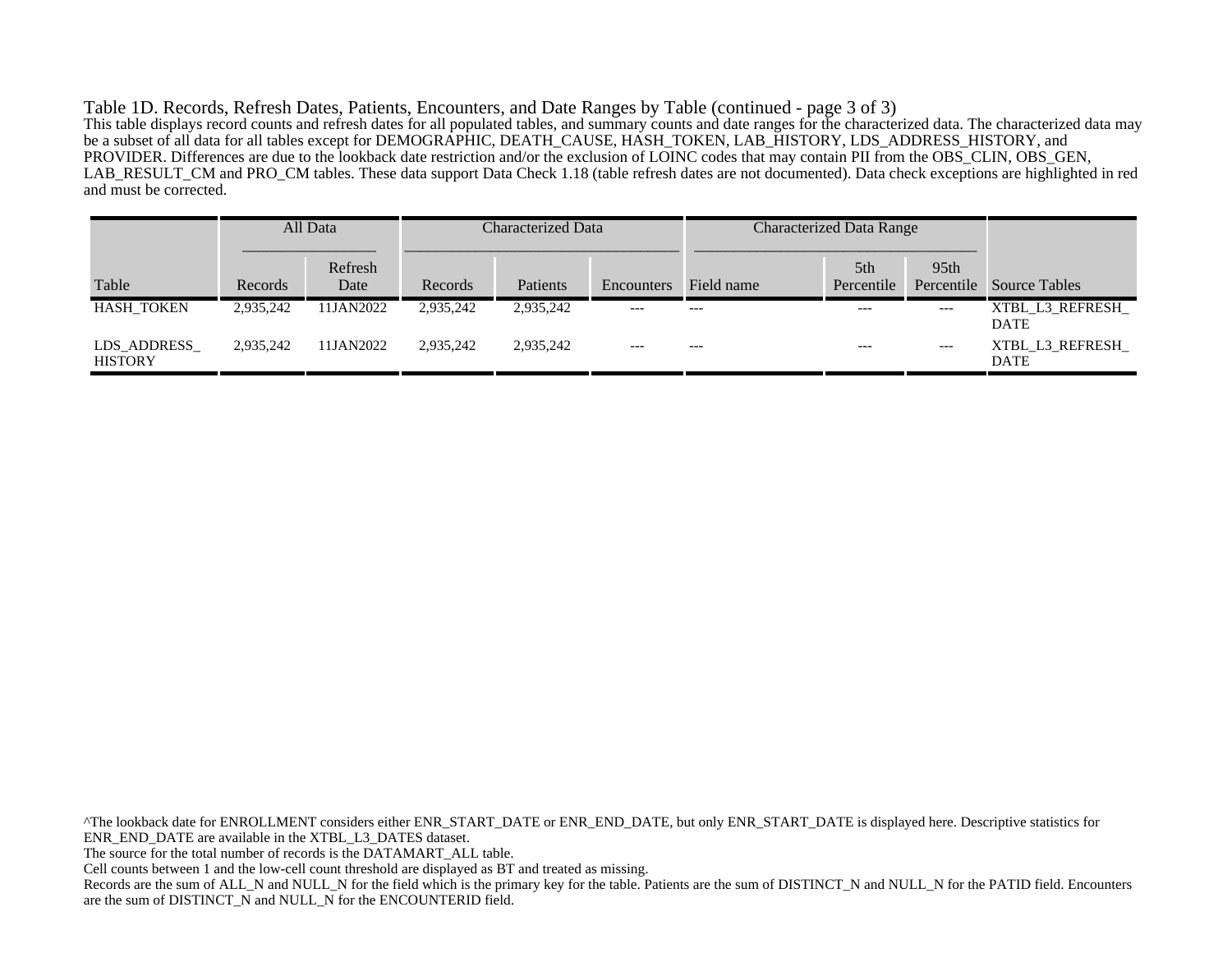# Table IE. Records Per Table By Encounter Type

This table contains record counts by encounter type for the ENCOUNTER, DIAGNOSIS, and PROCEDURES tables.

|                                         | <b>ENCOUNTER</b> |      | <b>DIAGNOSIS</b> |      | <b>PROCEDURES</b> |      |
|-----------------------------------------|------------------|------|------------------|------|-------------------|------|
| Encounter Type                          | N                | $\%$ | N                | $\%$ | N                 | $\%$ |
| AV (Ambulatory Visit)                   | 10,459,388       | 19.4 | 62,807,201       | 62.3 | 28,559,729        | 41.9 |
| ED (Emergency Dept)                     | 410,958          | 0.8  | 4,743,484        | 4.7  | 3,507,352         | 5.1  |
| EI (ED to IP Stay)                      | 153,986          | 0.3  | 7,546,090        | 7.5  | 12,630,143        | 18.5 |
| IC (Institutional Professional Consult) | $\theta$         |      | $\theta$         |      | $\Omega$          |      |
| IP (Inpatient Hospital Stay)            | 248,203          | 0.5  | 7,803,085        | 7.7  | 15,846,953        | 23.2 |
| IS (Non-acute Institutional Stay)       | $\theta$         |      | $\theta$         |      | $\Omega$          |      |
| OA (Other Ambulatory Visit)             | 37,146,724       | 68.8 | 11,725,563       | 11.6 | 4,068,734         | 6.0  |
| OS (Observation Stay)                   | 8.924            | 0.0  | 185,795          | 0.2  | 206,822           | 0.3  |
| TH (Telehealth)                         | 289,173          | 0.5  | 1,719,605        | 1.7  | 346,434           | 0.5  |
| Missing, NI, UN or OT                   | 5,257,905        | 9.7  | 4,278,372        | 4.2  | 3,024,763         | 4.4  |
| Total                                   | 53,975,261       |      | 100,809,195      |      | 68,190,930        |      |
| Source table                            | ENC L3 ENCTYPE   |      | DIA_L3_ENCTYPE   |      | PRO L3 ENCTTPE    |      |